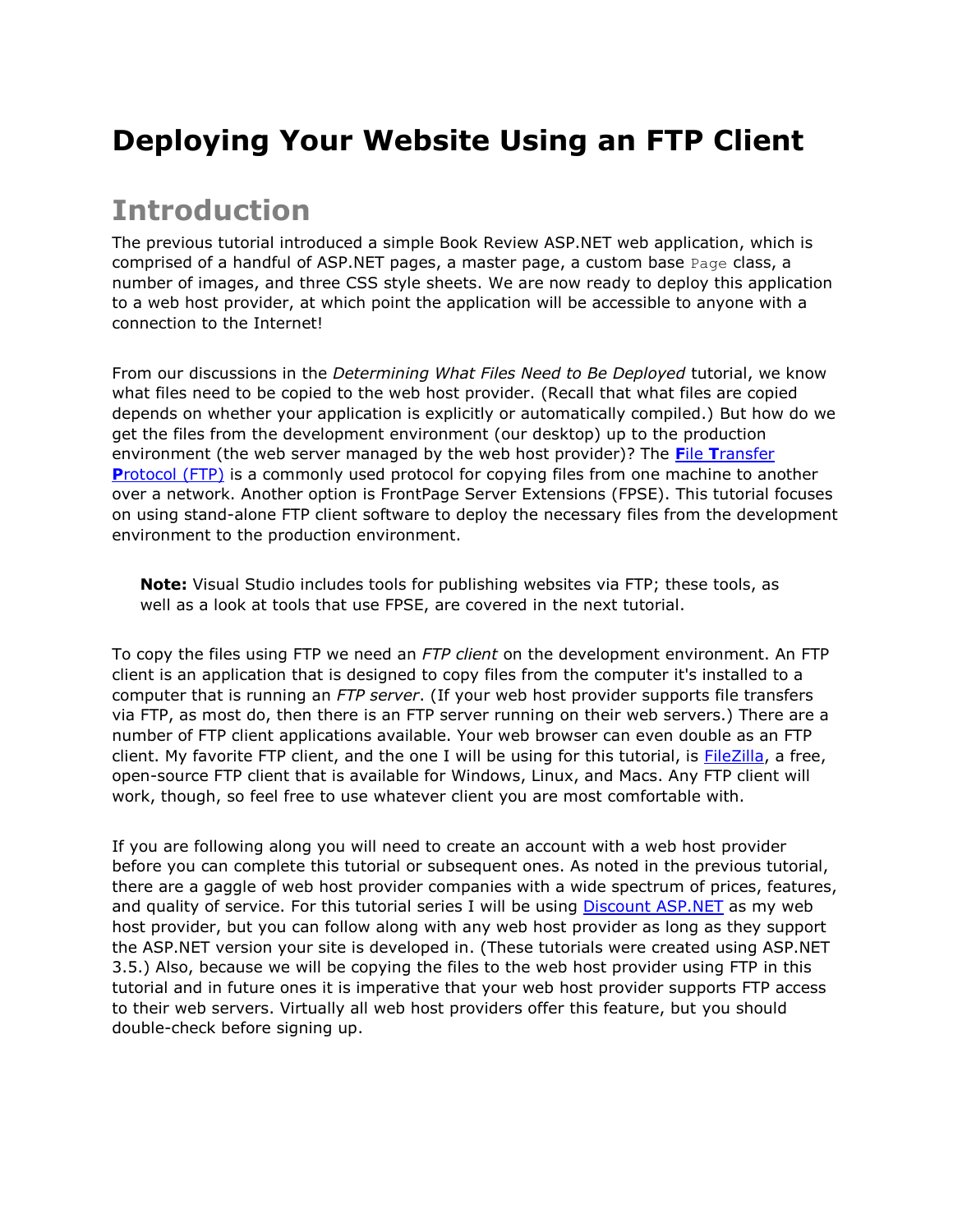## **Deploying the Book Review Web Application Project**

Recall that there are two versions of the Book Review web application: one implemented using the Web Application Project model (BookReviewsWAP) and the other using the Web Site Project model (BookReviewsWSP). The project type influences whether the site is compiled automatically or explicitly, and that compilation model dictates what files need to be deployed. Consequently, we will examine deploying the BookReviewsWAP and BookReviewsWSP projects separately, starting with the BookReviewsWAP. Take a moment to download these two ASP.NET applications if you have not done so already.

Launch the BookReviewsWAP project by navigating to the BookReviewsWAP folder and double-clicking the BookReviewsWAP.sln file. Before deploying the project it is important to build it to ensure that any changes to the source code are included in the compiled assembly. To build the project go to the Build menu and choose the Build BookReviewsWAP menu option. This compiles the source code in the project into a single assembly, BookReviewsWAP.dll, which is placed in the Bin folder.

We are now ready to deploy the necessary files! Launch your FTP client and connect to the web server at your web host provider. (When you sign up with a web hosting company they will e-mail you information on how to connect to the FTP server; this includes the address for the FTP server as well as a username and password.)

Copy the following files from your desktop to the root website folder at your web host provider. When you FTP into the web server at the web host provider you are likely at the root website directory. However, some web host providers have a subfolder named www or wwwroot that serves as the root folder for your website files. Finally, when FTPing the files you may need to create the corresponding folder structure on the production environment the Bin folder, the Fiction folder, the Images folder, and so on.

- ~/Default.aspx
- ~/About.aspx
- ~/Site.master
- $\bullet$  ~/Web.config
- ~/Web.sitemap
- The complete contents of the Styles folder
- The complete contents of the Images folder (and its subfolder, BookCovers)
- ~/Fiction/Default.aspx
- ~/Fiction/Blaze.aspx
- ~/Tech/Default.aspx
- $\sim$ /Tech/CYOW.aspx
- ~/Tech/TYASP35.aspx
- ~/Bin/BookReviewsWAP.dll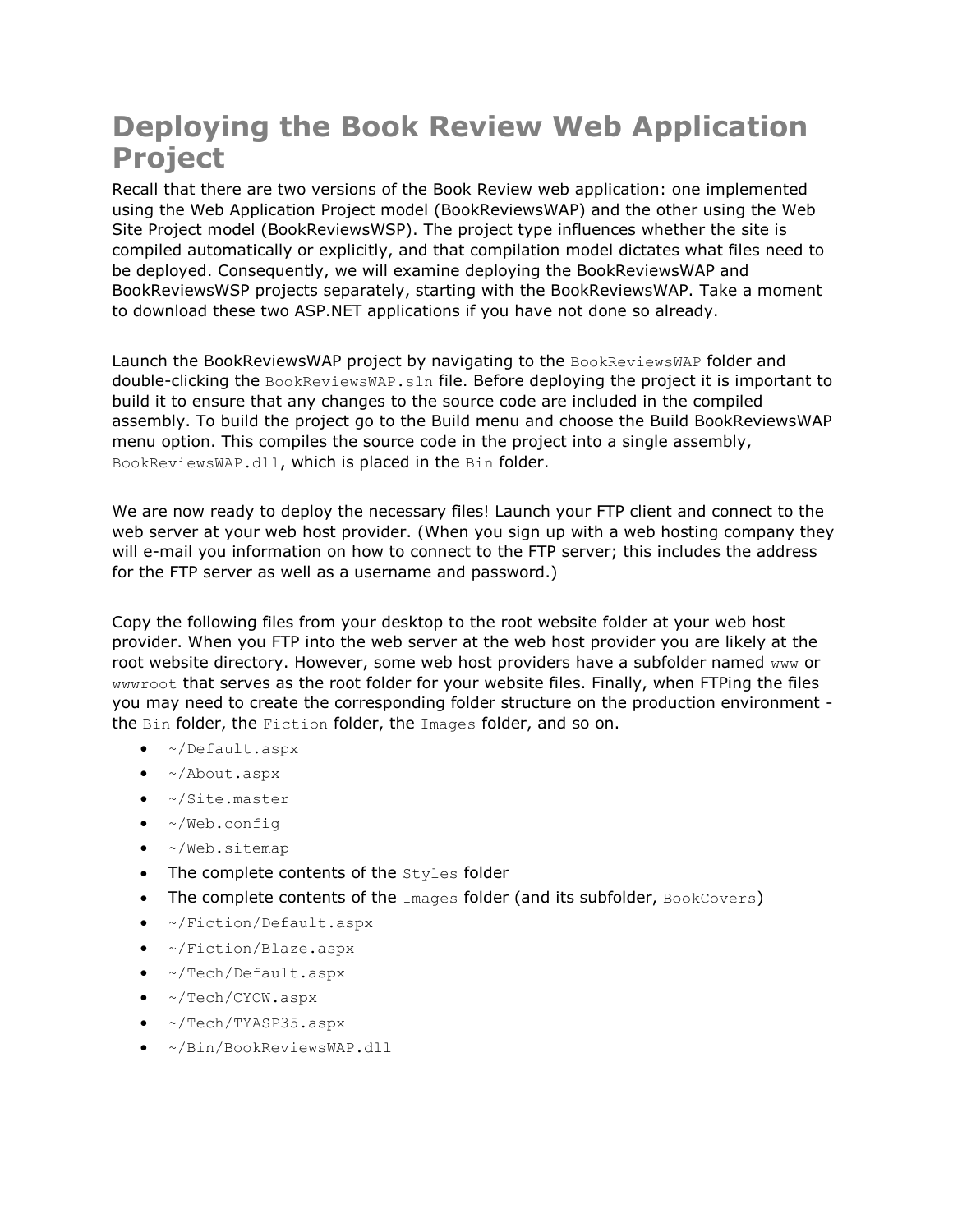Figure 1 shows FileZilla after the necessary files have been copied. FileZilla displays the files on the local computer on the left and the files on the remote computer on the right. As Figure 1 shows, the ASP.NET source code files, such as About.aspx.cs, are on the local computer (the development environment) but were not copied to the web host provider (the production environment) because code files do not need to be deployed when using explicit compilation.

**Note:** There is no harm in having the source code files on the production server, as they are ignored. ASP.NET forbids HTTP requests to source code files by default so that even if the source code files are present on the production server they are inaccessible to visitors to your website. (That is, if a user tries to visit http://www.yoursite.com/Default.aspx.cs they will get an error page that explains that these types of files  $-$  .  $cs$  files  $-$  are forbidden.)

| $E$ FileZilla                                                                                                                                                                                                                                                  |                                                                            |                                                                                                                                                                                                                                                                                       |                                    |                                          |                                                                                                  |               |   |                                     | <u>한데 미미지</u>                                                            |  |  |
|----------------------------------------------------------------------------------------------------------------------------------------------------------------------------------------------------------------------------------------------------------------|----------------------------------------------------------------------------|---------------------------------------------------------------------------------------------------------------------------------------------------------------------------------------------------------------------------------------------------------------------------------------|------------------------------------|------------------------------------------|--------------------------------------------------------------------------------------------------|---------------|---|-------------------------------------|--------------------------------------------------------------------------|--|--|
| Server Help New version available!<br>File Edit View Transfer                                                                                                                                                                                                  |                                                                            |                                                                                                                                                                                                                                                                                       |                                    |                                          |                                                                                                  |               |   |                                     |                                                                          |  |  |
| ≛■固<br><u>le</u><br>魯<br><b>GEIO</b><br>×                                                                                                                                                                                                                      |                                                                            |                                                                                                                                                                                                                                                                                       |                                    |                                          |                                                                                                  |               |   |                                     |                                                                          |  |  |
| Host:                                                                                                                                                                                                                                                          | Username:                                                                  |                                                                                                                                                                                                                                                                                       | Password:                          |                                          | Port:                                                                                            | Quickconnect  | ▼ |                                     |                                                                          |  |  |
| 11:47:10<br>Response:<br>11:47:10<br>Command:<br>11:47:10<br>Response:<br>11:47:10<br>Command:<br>11:47:10<br>Response:<br>11:47:10<br>Response:<br>11:47:10<br>Status:<br>Local site:<br>Ig Tutorials\CSharp\03\ASPNET_Hosting_Tutorial_03_CS\BookReviewsWAP\ | 200 Type set to I.<br><b>PASV</b><br><b>LIST</b><br>226 Transfer complete. | 227 Entering Passive Mode (209,67,188,9,220,242).<br>150 Opening BINARY mode data connection.<br>Directory listing successful<br><b>BookReviewsWAP</b><br>白…<br>App Data<br>bin<br>Fiction<br><b>HelperClasses</b><br>Images<br>田<br>Ėŀ<br>obj<br>Properties<br><b>Styles</b><br>Tech |                                    | $\blacktriangle$                         | Remote site:<br>$\Box$ /<br>P.<br>_database<br>bin<br>Fiction<br>Images<br><b>Styles</b><br>Tech |               |   |                                     | $\blacktriangle$<br>$\overline{\phantom{0}}$<br>$\overline{\phantom{a}}$ |  |  |
|                                                                                                                                                                                                                                                                |                                                                            |                                                                                                                                                                                                                                                                                       |                                    | $\blacktriangledown$<br>$\blacktriangle$ |                                                                                                  |               |   |                                     |                                                                          |  |  |
| Filename A<br><b>Styles</b>                                                                                                                                                                                                                                    | Filesize                                                                   | Filetype<br><b>File Folder</b>                                                                                                                                                                                                                                                        | Last modified<br>12/5/2008 10:10:4 |                                          | Filename /<br><b>Inages</b>                                                                      |               |   | Filetype<br>Filesize<br>File Folder | Last modified $\rightarrow$<br>12/5/2008 11:                             |  |  |
| <b>Tech</b>                                                                                                                                                                                                                                                    |                                                                            | <b>File Folder</b>                                                                                                                                                                                                                                                                    | 12/5/2008 10:10:4                  |                                          | Styles                                                                                           |               |   | <b>File Folder</b>                  | 12/5/2008 11:                                                            |  |  |
| <b>iiii</b> About.aspx                                                                                                                                                                                                                                         |                                                                            | 1,056 ASP.NET Serve                                                                                                                                                                                                                                                                   | 10/16/2008 9:54:4                  |                                          | <b>Tech</b>                                                                                      |               |   | File Folder                         | 12/5/2008 11:                                                            |  |  |
| 옌 About.aspx.cs                                                                                                                                                                                                                                                | 325                                                                        | Visual C# Sourc                                                                                                                                                                                                                                                                       | 10/16/2008 10:12                   |                                          | <b>ia</b> About.aspx                                                                             |               |   | 1.056 ASP.NET S                     | 12/5/2008 11:                                                            |  |  |
| 셸 About.aspx.designer.cs                                                                                                                                                                                                                                       | 493                                                                        | Visual C# Sourc                                                                                                                                                                                                                                                                       | 10/16/2008 9:52:                   |                                          | <b>iii</b> Default.aspx                                                                          |               |   | 648 ASP.NET S                       | 12/5/2008 11:                                                            |  |  |
| <b>BookReviewsWAP.csproj</b>                                                                                                                                                                                                                                   | 7,053                                                                      | Visual C# Proje                                                                                                                                                                                                                                                                       | 10/16/2008 10:51                   |                                          | <b>iz</b> Site.master                                                                            |               |   | 2,973 ASP.NET M                     | 12/5/2008 11:                                                            |  |  |
| BookReviewsWAP.csproj                                                                                                                                                                                                                                          | 1,372                                                                      | Visual Studio Pr                                                                                                                                                                                                                                                                      | 12/5/2008 9:31:33                  |                                          | Web.config                                                                                       |               |   | XML Config<br>7,868                 | 12/5/2008 11:                                                            |  |  |
| BookReviewsWAP.sln                                                                                                                                                                                                                                             |                                                                            | 932 Microsoft Visual                                                                                                                                                                                                                                                                  | 10/16/2008 9:29:1                  |                                          | 益 Web.sitemap                                                                                    |               |   | ASP.NET Si<br>700                   | $12/5/2008$ $11:$                                                        |  |  |
|                                                                                                                                                                                                                                                                |                                                                            |                                                                                                                                                                                                                                                                                       | ▶                                  |                                          | $\blacksquare$                                                                                   |               |   |                                     | $\blacktriangleright$                                                    |  |  |
| 15 files and 9 directories. Total size: 68, 178 bytes<br>5 files and 6 directories. Total size: 13,245 bytes                                                                                                                                                   |                                                                            |                                                                                                                                                                                                                                                                                       |                                    |                                          |                                                                                                  |               |   |                                     |                                                                          |  |  |
| Server / Local file                                                                                                                                                                                                                                            | Direction                                                                  | Remote file                                                                                                                                                                                                                                                                           |                                    |                                          | Priority<br><b>Size</b>                                                                          | <b>Status</b> |   |                                     |                                                                          |  |  |
| <b>Oueued files</b><br><b>Failed transfers</b>                                                                                                                                                                                                                 |                                                                            | Successful transfers (19)                                                                                                                                                                                                                                                             |                                    |                                          |                                                                                                  |               |   |                                     |                                                                          |  |  |
|                                                                                                                                                                                                                                                                |                                                                            |                                                                                                                                                                                                                                                                                       |                                    |                                          |                                                                                                  |               |   | ł0<br>Queue: empty                  | $\bullet\bullet$                                                         |  |  |

**Figure 1: Use an FTP Client to Copy the Necessary Files from Your Desktop to the Web Server at the Web Host Provider**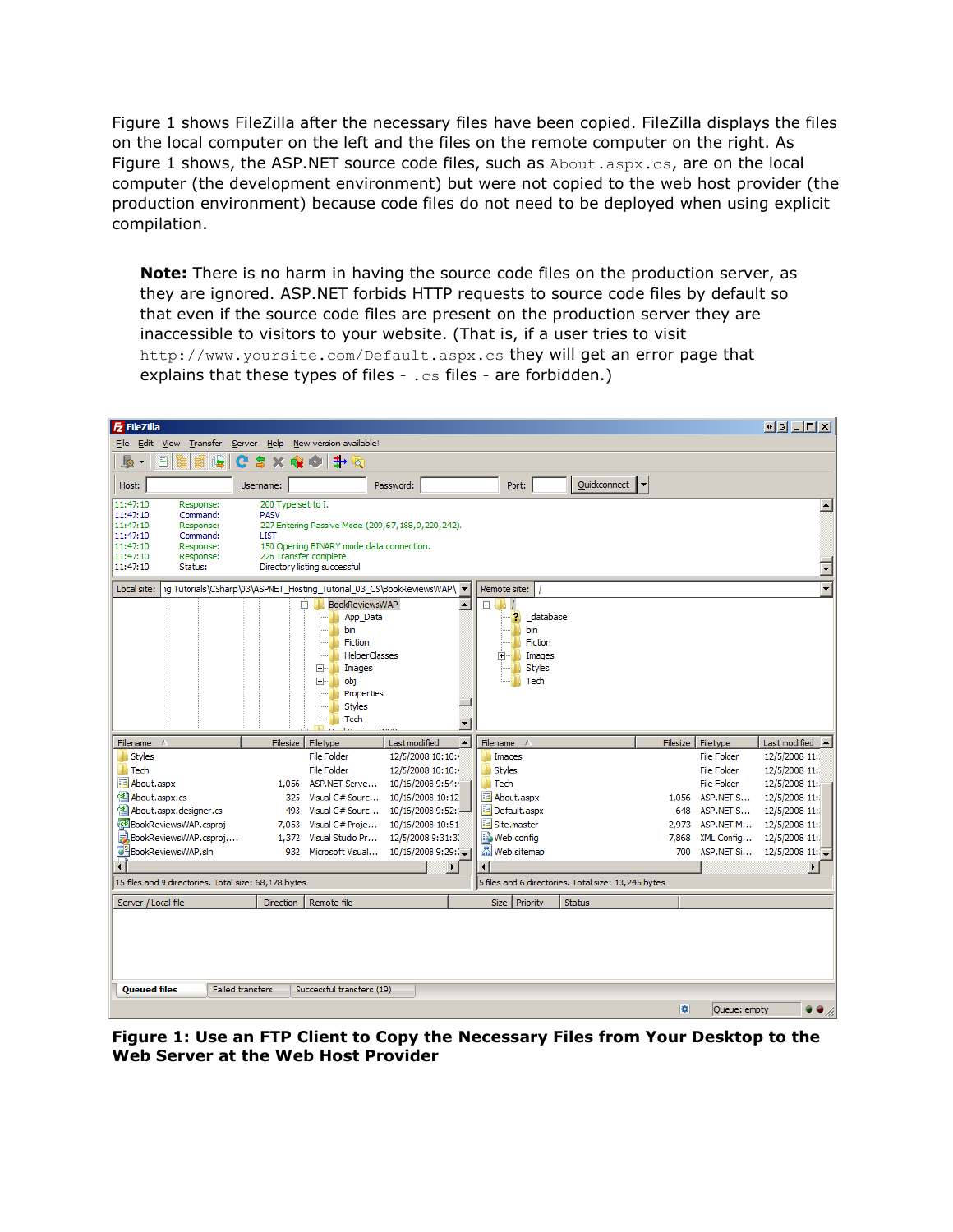After deploying your site take a moment to test the site. If you have purchased a domain name and configured the DNS settings properly, you can visit your site by entering your domain name. Alternatively, your web host provider should have supplied you with a URL to your site, which will look something like *accountname*.*webhostprovider*.com or *webhostprovider*.com/*accountname*. For example, the URL for my account on Discount ASP.NET is: http://httpruntime.web703.discountasp.net.

Figure 2 shows the deployed Book Reviews site. Note that I am viewing it on Discount ASP.NET's servers, at http://httpruntime.web703.discountasp.net. At this point in time anyone with a connection to the Internet could view my website! As we'd expect, the site looks and behaves just as it did when testing it in the development environment.

**Note:** If you get an error when viewing your application take a moment to ensure that you deployed the correct set of files. Next, check the error message to see if it reveals any clues as to the problem. Following that, you can turn to your web host company's helpdesk or post your question to the appropriate forum at the **ASP.NET** [Forums.](http://forums.asp.net/)



**Figure 2: The Book Reviews Site is Now Accessible to Anyone with an Internet Connection**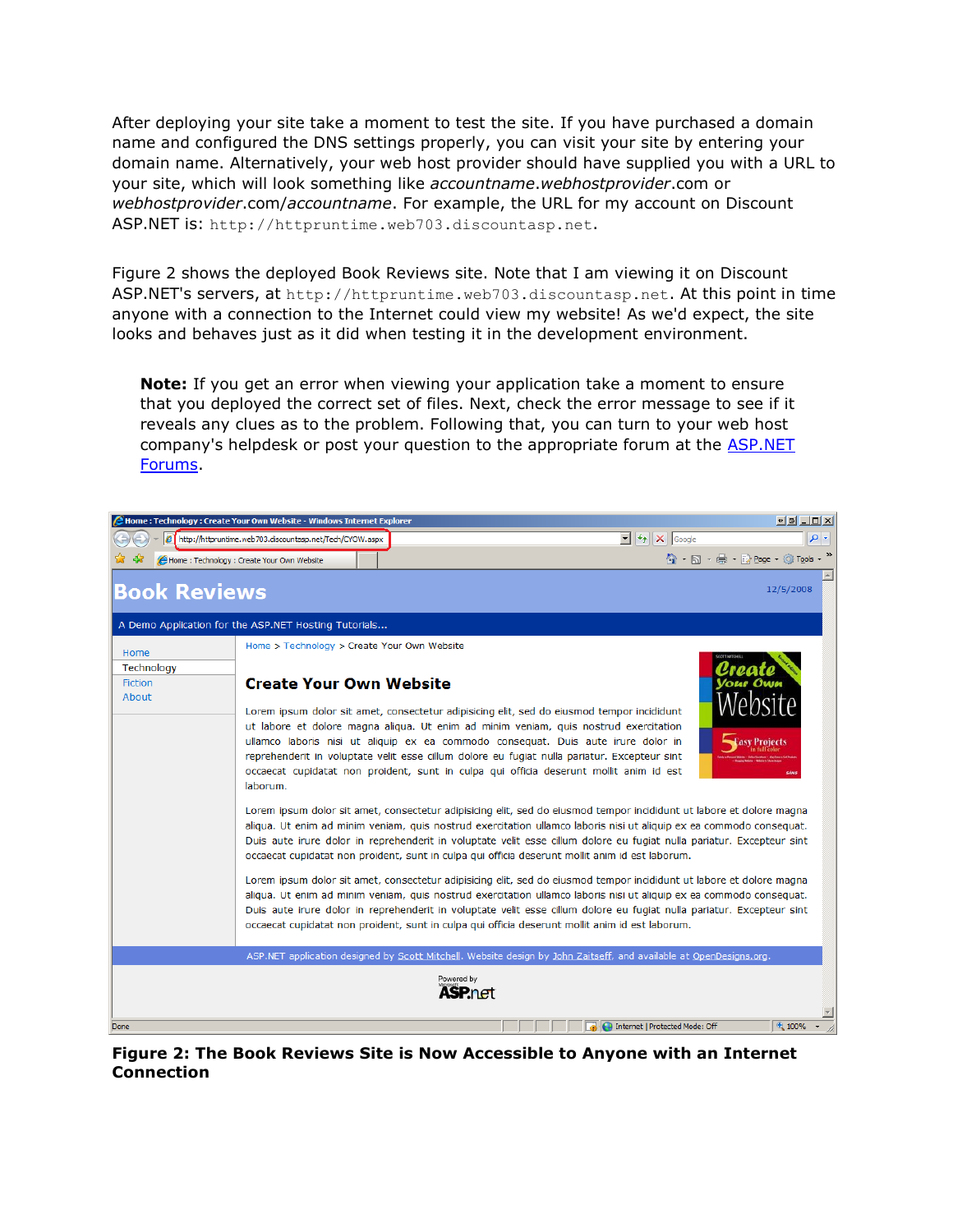# **Deploying the Book Review Web Site Project**

When deploying an ASP.NET application that uses automatic compilation, such as the BookReviewsWSP Web Site Project, there is no compiled assembly in the Bin folder. As a result, the web application's source code files must be deployed to the production environment. Let's walk through this process.

As with the Web Application Project it's wise to first Build the application before deploying it. While building a Web Site Project does not create an assembly, it does check for any compile-time errors in the page. Better to find these errors now rather than having a visitor to your site discover them for you!

Once you've successfully built the project, use your FTP client to copy the following files to the root website folder at your web host provider. You may need to create the corresponding folder structure on the production environment.

**Note:** If you already deployed the BookReviewsWAP project but still want to try deploying the BookReviewsWSP project, first delete all of the files on the web server that were uploaded when deploying BookReviewsWAP and then deploy the files for BookReviewsWSP.

- ~/Default.aspx
- ~/Default.aspx.cs
- ~/About.aspx
- $\sim$ /About.aspx.cs
- ~/Site.master
- ~/Site.master.cs
- ~/Web.config
- $\bullet$  ~/Web.sitemap
- $\bullet$  The complete contents of the  $\text{styles}$  folder
- The complete contents of the Images folder (and its subfolder, BookCovers)
- ~/App\_Code/BasePage.cs
- ~/Fiction/Default.aspx
- ~/Fiction/Default.aspx.cs
- ~/Fiction/Blaze.aspx
- ~/Fiction/Blaze.aspx.cs
- ~/Tech/Default.aspx
- ~/Tech/Default.aspx.cs
- ~/Tech/CYOW.aspx
- $\sim$ /Tech/CYOW.aspx.cs
- ~/Tech/TYASP35.aspx
- ~/Tech/TYASP35.aspx.cs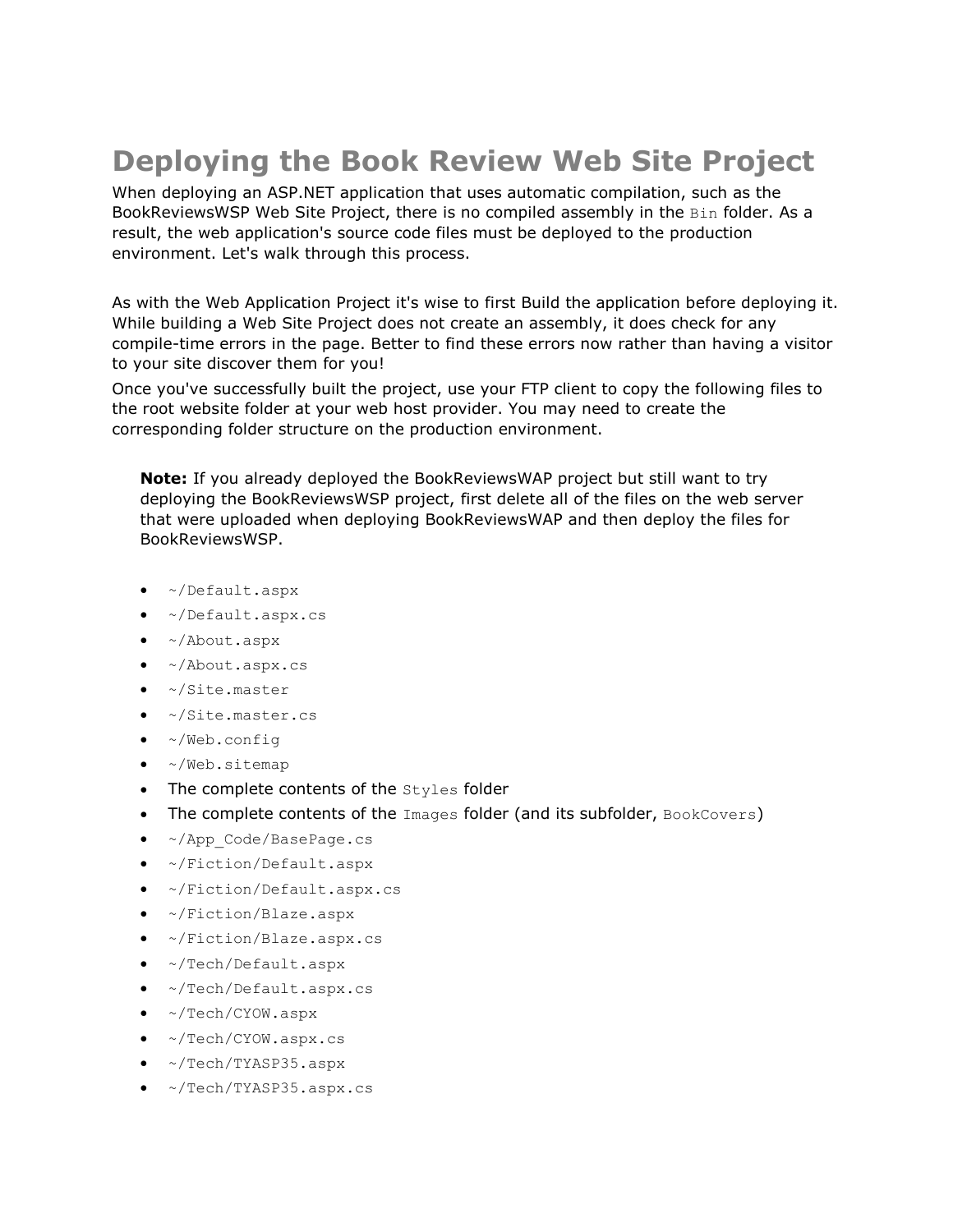Figure 3 shows FileZilla after copying up the necessary files. As you can see, the ASP.NET source code files, such as About.aspx.cs, are present on both the local computer (the development environment) and the web host provider (the production environment) because code files need to be deployed when using automatic compilation.

| <b>E</b> FileZilla                                                                                                                                                                 |                            |                                                                                                                                                                                                                                                                                                                                                                 |                                                                                            |                                                                                                                |                                                     |                                  | 한테 나마지                                            |  |  |
|------------------------------------------------------------------------------------------------------------------------------------------------------------------------------------|----------------------------|-----------------------------------------------------------------------------------------------------------------------------------------------------------------------------------------------------------------------------------------------------------------------------------------------------------------------------------------------------------------|--------------------------------------------------------------------------------------------|----------------------------------------------------------------------------------------------------------------|-----------------------------------------------------|----------------------------------|---------------------------------------------------|--|--|
| File<br>Edit View<br>Transfer<br>Help New version available!<br>Server                                                                                                             |                            |                                                                                                                                                                                                                                                                                                                                                                 |                                                                                            |                                                                                                                |                                                     |                                  |                                                   |  |  |
| <u>R</u><br>¥<br>٠                                                                                                                                                                 | 魯<br>$\boldsymbol{\times}$ | ➡◎<br><b>BE IST</b>                                                                                                                                                                                                                                                                                                                                             |                                                                                            |                                                                                                                |                                                     |                                  |                                                   |  |  |
| Host:                                                                                                                                                                              | Username:                  |                                                                                                                                                                                                                                                                                                                                                                 | Password:                                                                                  | Port:                                                                                                          | Quickconnect<br>$\blacktriangledown$                |                                  |                                                   |  |  |
| 12:10:23<br>Response:<br>12:10:23<br>Response:<br>12:10:23<br>Status:<br>12:10:23<br>Response:<br>12:10:23<br>Status:<br>12:10:53<br>Status:<br>12:10:53<br>Status:<br>Local site: |                            | 150 Opening BINARY mode data connection.<br>226 Transfer complete.<br>File transfer successful<br>226 Transfer complete.<br>File transfer successful<br>Disconnected from server<br>Disconnected from server<br><b>BookReviewsWAP</b><br>田…<br><b>BookReviewsWSP</b><br>日…<br>App_Code<br>App Data<br>Fiction<br>Images<br>曱<br><b>Styles</b><br>Tech<br>Images | 1g Tutorials\CSharp\03\ASPNET_Hosting_Tutorial_03_CS\BookReviewsWSP\ \<br>$\blacktriangle$ | Remote site:<br><b>Bullet</b><br>? database<br>App_Code<br>Fiction<br>Images<br><b>Styles</b><br><b>2</b> Tech |                                                     |                                  | $\blacktriangle$<br>$\overline{\phantom{0}}$<br>∓ |  |  |
|                                                                                                                                                                                    |                            | <b>Final Turnins</b>                                                                                                                                                                                                                                                                                                                                            | $\overline{\phantom{a}}$                                                                   |                                                                                                                |                                                     |                                  |                                                   |  |  |
| Filename A                                                                                                                                                                         |                            | Filesize Filetype                                                                                                                                                                                                                                                                                                                                               | $\blacktriangle$<br>Last modified                                                          | Filename /                                                                                                     |                                                     | Filesize Filetype                | Last modified <                                   |  |  |
| <b>Tech</b>                                                                                                                                                                        |                            | <b>File Folder</b>                                                                                                                                                                                                                                                                                                                                              | 12/5/2008 10:10:4                                                                          | <b>Tech</b>                                                                                                    |                                                     | File Folder                      |                                                   |  |  |
| <b>iiii</b> About.aspx                                                                                                                                                             |                            | 1,043 ASP.NET Serve                                                                                                                                                                                                                                                                                                                                             | 10/16/2008 10:54                                                                           | <b>iiii</b> About.aspx                                                                                         |                                                     | 1.043 ASP.NET S                  |                                                   |  |  |
| <sup>生</sup> About.aspx.cs                                                                                                                                                         |                            | 269 Visual C# Sourc                                                                                                                                                                                                                                                                                                                                             | 10/16/2008 11:15                                                                           | <sup>d</sup> About.aspx.cs                                                                                     |                                                     | 269 Visual C# S<br>636 ASP.NET S |                                                   |  |  |
| <b>iii</b> Default.aspx<br>给 Default.aspx.cs                                                                                                                                       |                            | 636 ASP.NET Serve<br>272 Visual C# Sourc                                                                                                                                                                                                                                                                                                                        | 10/16/2008 10:54<br>10/16/2008 11:15                                                       | <b>iii</b> Default.aspx<br><sup>d</sup> Default.aspx.cs                                                        |                                                     | 272 Visual C# S                  |                                                   |  |  |
| <b>ial</b> Site, master                                                                                                                                                            | 2.956                      | ASP.NET Maste                                                                                                                                                                                                                                                                                                                                                   | 10/16/2008 10:52                                                                           | <b>iEl Site, master</b>                                                                                        |                                                     | 2.956 ASP.NET M                  |                                                   |  |  |
| <sup>d</sup> Site.master.cs                                                                                                                                                        |                            | 1,523 Visual C# Sourc                                                                                                                                                                                                                                                                                                                                           | 12/5/2008 9:51:30                                                                          | <sup>c#</sup> Site.master.cs                                                                                   |                                                     | 1,523 Visual C# S                |                                                   |  |  |
| web.config                                                                                                                                                                         |                            | 8,682 XML Configurati                                                                                                                                                                                                                                                                                                                                           | 10/14/20083:11:(                                                                           | Web.config                                                                                                     | 7,868                                               |                                  | XML Configuration File 2008 11:                   |  |  |
| ग                                                                                                                                                                                  |                            |                                                                                                                                                                                                                                                                                                                                                                 | $\blacktriangleright$                                                                      | $\overline{1}$                                                                                                 |                                                     |                                  | $\blacktriangleright$                             |  |  |
| Selected 1 directory.                                                                                                                                                              |                            |                                                                                                                                                                                                                                                                                                                                                                 |                                                                                            |                                                                                                                | 8 files and 6 directories. Total size: 15,267 bytes |                                  |                                                   |  |  |
| Server / Local file                                                                                                                                                                | <b>Direction</b>           | Remote file                                                                                                                                                                                                                                                                                                                                                     |                                                                                            | Size Priority                                                                                                  | <b>Status</b>                                       |                                  |                                                   |  |  |
|                                                                                                                                                                                    |                            |                                                                                                                                                                                                                                                                                                                                                                 |                                                                                            |                                                                                                                |                                                     |                                  |                                                   |  |  |
| <b>Queued files</b>                                                                                                                                                                | <b>Failed transfers</b>    | Successful transfers (44)                                                                                                                                                                                                                                                                                                                                       |                                                                                            |                                                                                                                |                                                     |                                  |                                                   |  |  |
|                                                                                                                                                                                    |                            |                                                                                                                                                                                                                                                                                                                                                                 |                                                                                            |                                                                                                                |                                                     | ۰<br>Oueue: empty                | . .                                               |  |  |

#### **Figure 3: Use an FTP Client to Copy the Necessary Files from Your Desktop to the Web Server at the Web Host Provider**

The user experience is not affected by the application's compilation model. The same ASP.NET pages are accessible and they look and behave the same whether the website was created using the Web Application Project model or the Web Site Project model.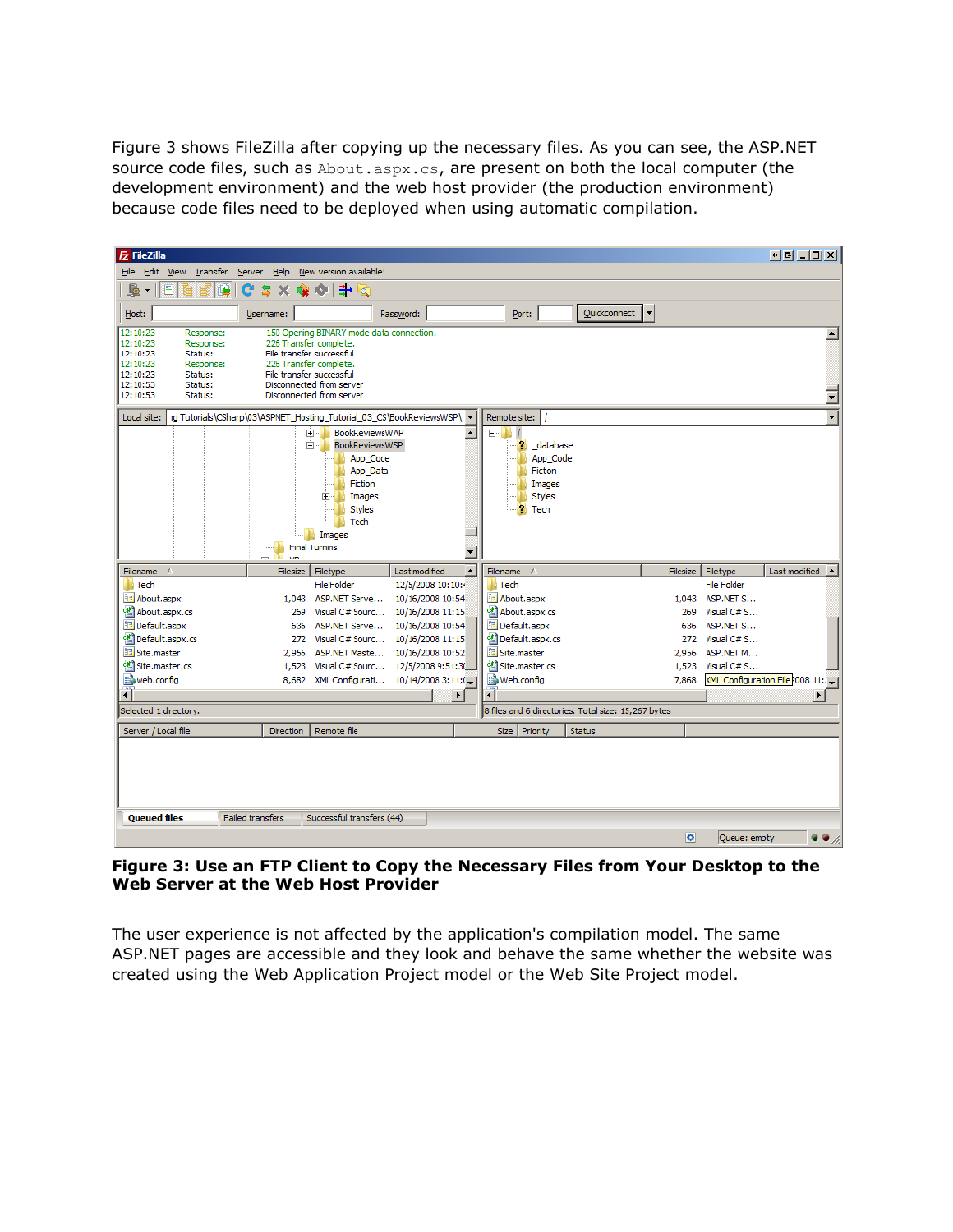## **Updating a Web Application on Production**

Web application development and deployment are not a one-time process. For example, when creating the Book Review website I built the various pages and wrote the accompanying code on my personal computer (the development environment). After reaching a certain stable state, I deployed my application so that others could visit the site and read my reviews. But deployment does not mark the end of my development on this site. I may add more book reviews or implement new features, such as allowing my visitors to rate books or leave their own comments. Such enhancements would be developed on the development environment and, when completed, would need to be deployed. Development and deployment, therefore, are cyclical. You develop an application and then deploy it. While the site is live and in production, new features are added and bugs are fixed over time, which necessitates re-deploying the application. And so on and so on.

As you might expect, when re-deploying a web application you only need to copy new and changed files. There's no need to re-deploy unchanged pages or server- or client-side support files (although there's no harm in doing so).

**Note:** One thing to keep in mind when using explicit compilation is that anytime you add a new ASP.NET page to the project or make any code-related changes, you need to rebuild your project, which updates the assembly in the  $Bin$  folder. Consequently, you'll need to copy this updated assembly to production when updating a web application on production (along with the other new and updated content).

Also understand that any changes to the  $Web.config$  or the files in the  $Bin$  directory stops and restarts the website's Application Pool. If your session state is stored using the InProc mode (the default) then your site's visitors will lose their session state whenever these key files are modified. To avoid this pitfall, consider storing session using the StateServer or SQLServer modes. For more information on this topic read [Session-State Modes.](http://msdn.microsoft.com/en-us/library/ms178586.aspx)

Finally, keep in mind that re-deploying an application can take anywhere from a few seconds to several minutes, depending on the number and size of files that need to be copied to the production environment. During this time users visiting your site may experience errors or odd behavior. You can "turn off" your entire application by adding a page named App Offline.htm to your application's root directory that explains to your users that the site is down for maintenance (or whatever) and will be back up shortly. When the App Offline.htm file is present, the ASP.NET runtime redirects all incoming requests to that page.

## **Summary**

Deploying a web application entails copying the necessary files from the development environment to the production environment. The most common means by which files are transferred over a network is the File Transfer Protocol (FTP), and most web host providers support FTP access to their web servers. In this tutorial we saw how to use an FTP client to deploy the needed files to the web server. Once deployed, the website can be visited by anyone with a connection to the Internet!